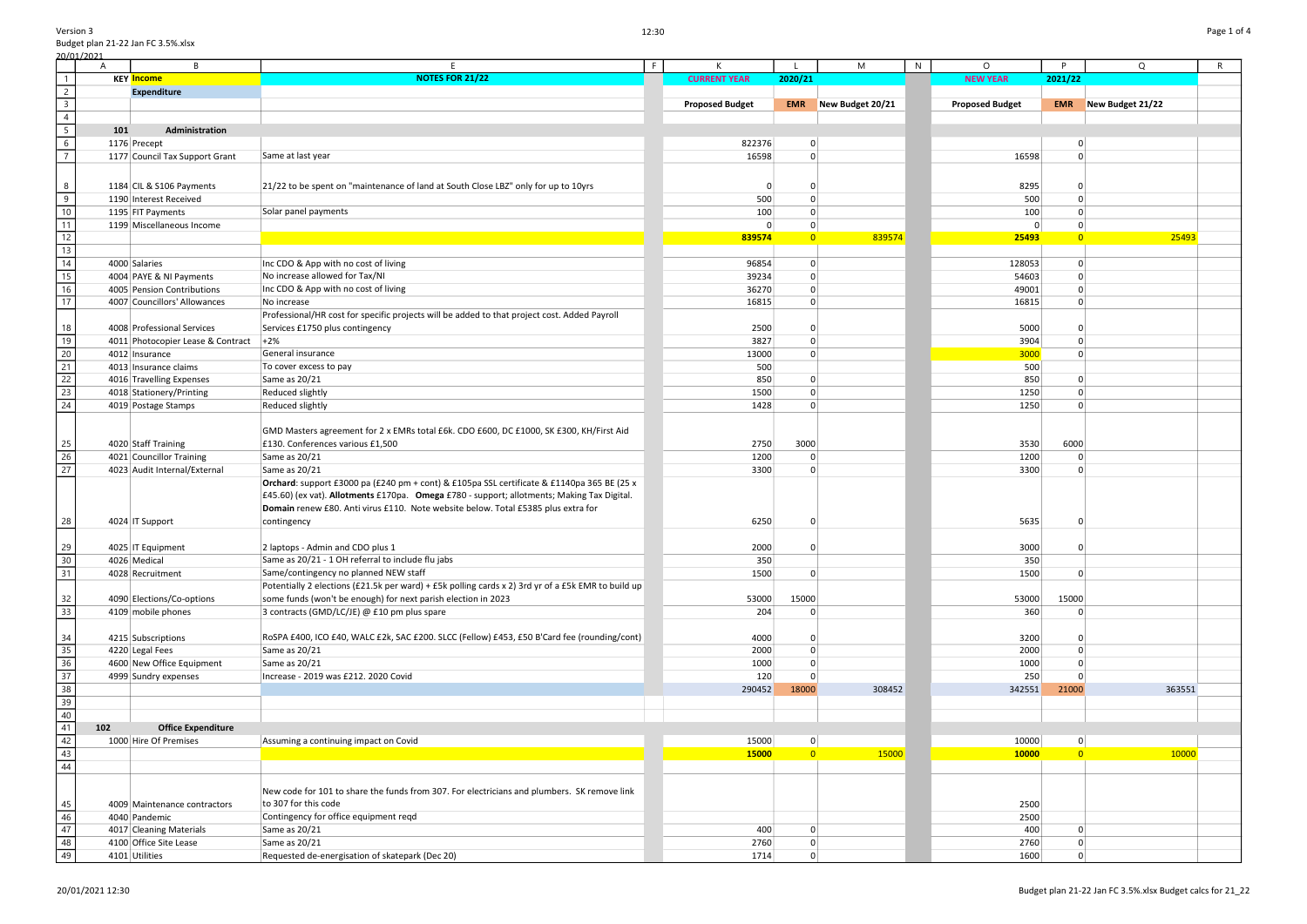Version 3 Budget plan 21-22 Jan FC 3.5%.xlsx 20/01/2021<br>A A B E E F K L M N O P Q R 4102 Health & safety

|                                                         | $\mathsf L$    | ${\sf M}$      | ${\sf N}$ | $\hbox{O}$ | ${\sf P}$               | ${\sf Q}$ | ${\sf R}$ |
|---------------------------------------------------------|----------------|----------------|-----------|------------|-------------------------|-----------|-----------|
|                                                         |                |                |           |            |                         |           |           |
|                                                         |                |                |           | 1760       |                         |           |           |
|                                                         | $\mathbf 0$    |                |           | 1000       | 2500                    |           |           |
|                                                         | $\pmb{0}$      |                |           | 800        | $\pmb{0}$               |           |           |
| $\frac{0}{0}$ $\frac{0}{3}$ $\frac{0}{0}$ $\frac{0}{0}$ | $\pmb{0}$      |                |           | 136        | $\pmb{0}$               |           |           |
|                                                         | $\mathbf 0$    |                |           | 2700       | $\pmb{0}$               |           |           |
|                                                         | $\mathbf 0$    |                |           | 500        | $\pmb{0}$               |           |           |
|                                                         |                |                |           |            |                         |           |           |
|                                                         |                |                |           | 900        |                         |           |           |
| 0                                                       | $\mathbf 0$    |                |           | 500        | $\pmb{0}$               |           |           |
|                                                         |                |                |           |            |                         |           |           |
|                                                         |                |                |           |            |                         |           |           |
| 0                                                       | $\pmb{0}$      |                |           | 350        | $\pmb{0}$               |           |           |
| 7                                                       | $\pmb{0}$      | $\pmb{0}$      |           | 18406      | 2500                    | 20906     |           |
|                                                         |                |                |           |            |                         |           |           |
|                                                         |                |                |           |            |                         |           |           |
| 0                                                       | $\mathbf 0$    |                |           | 9000       | $\pmb{0}$               |           |           |
| $\overline{0}$                                          | $\pmb{0}$      | 9000           |           | 9000       | $\pmb{0}$               | 9000      |           |
|                                                         |                |                |           |            |                         |           |           |
|                                                         |                |                |           |            |                         |           |           |
|                                                         |                |                |           | 10000      |                         |           |           |
| 0                                                       | $\overline{0}$ | $\overline{0}$ |           | 10000      | $\overline{\mathbf{0}}$ | 10000     |           |
|                                                         |                |                |           |            |                         |           |           |
|                                                         |                |                |           |            |                         |           |           |
|                                                         |                |                |           |            |                         |           |           |
|                                                         |                |                |           |            |                         |           |           |
| 0                                                       | $\pmb{0}$      |                |           | 10000      | $\pmb{0}$               |           |           |
|                                                         |                |                |           |            |                         |           |           |
| 0                                                       | $\pmb{0}$      |                |           | 1440       | $\pmb{0}$               |           |           |
| $\overline{0}$                                          | $\pmb{0}$      |                |           | 4500       | $\pmb{0}$               |           |           |
| $\overline{\mathbf{1}}$                                 | $\mathbf 0$    |                |           | 2388       | $\pmb{0}$               |           |           |
|                                                         |                |                |           |            |                         |           |           |
|                                                         |                |                |           |            |                         |           |           |
| 0                                                       |                |                |           | 84000      |                         |           |           |
| 0                                                       | 500            |                |           | $\pmb{0}$  | 500                     |           |           |
| 0                                                       | $\mathbf 0$    |                |           | $\pmb{0}$  | $\pmb{0}$               |           |           |
| $\mathbf{0}$                                            | $\pmb{0}$      |                |           | 48500      | $\pmb{0}$               |           |           |
| $\mathbf{1}$                                            | 500            | 103341         |           | 150828     | 500                     | 151328    |           |
|                                                         |                |                |           |            |                         |           |           |
|                                                         |                |                |           |            |                         |           |           |
|                                                         |                |                |           |            |                         |           |           |
| $\overline{2}$                                          | $\pmb{0}$      |                |           | 3195       | $\pmb{0}$               |           |           |
| 2                                                       | $\mathbf 0$    | 3132           |           | 3195       | $\overline{\mathbf{0}}$ | 3195      |           |
|                                                         |                |                |           |            |                         |           |           |
| 0                                                       | $\pmb{0}$      |                |           | 1500       | $\pmb{0}$               |           |           |
| $\overline{\mathbf{0}}$                                 | $\pmb{0}$      |                |           | 320        | $\pmb{0}$               |           |           |
| 0                                                       | $\pmb{0}$      | 1820           |           | 1820       | $\pmb{0}$               | $\pmb{0}$ |           |
|                                                         |                |                |           |            |                         |           |           |
|                                                         |                |                |           |            |                         |           |           |
|                                                         |                |                |           |            |                         |           |           |
|                                                         |                |                |           |            |                         |           |           |
|                                                         |                |                |           |            |                         |           |           |
| 6                                                       |                |                |           | 806        |                         |           |           |
| 6                                                       | $\mathbf 0$    | 806            |           | 806        | $\overline{\mathbf{0}}$ | 806       |           |
|                                                         |                |                |           |            |                         |           |           |
| 4                                                       | $\pmb{0}$      |                |           | 147898     | $\pmb{0}$               |           |           |
| 0                                                       | $\pmb{0}$      |                |           | 44617      | $\pmb{0}$               |           |           |
| 9                                                       | $\pmb{0}$      |                |           | 50139      | $\pmb{0}$               |           |           |
| 0                                                       | $\mathbf 0$    |                |           | 1500       | $\pmb{0}$               |           |           |
| 0                                                       | $\pmb{0}$      |                |           | 2600       | $\pmb{0}$               |           |           |

|                                                             |                 |                                    | Andy Rhoades (Consultant) £63.34 pm (see email from G dated 27.8.20) plus same budget as   |                      |                |                |          |                |                |
|-------------------------------------------------------------|-----------------|------------------------------------|--------------------------------------------------------------------------------------------|----------------------|----------------|----------------|----------|----------------|----------------|
| 50                                                          |                 | 4102 Health & safety               | 20/21                                                                                      | 1000                 |                |                | 1760     |                |                |
| $\overline{51}$                                             |                 | 4104 Repairs/Replacements          | EMR New boiler £1.5K & £1K contingency. Plus £1k operating                                 | 4000                 | $\overline{0}$ |                | 1000     | 2500           |                |
| 52                                                          |                 | 4105 Alarm Fire/Intruder           | Same as 20/21 Cannon                                                                       | 800                  | $\Omega$       |                | 800      | $\Omega$       |                |
| $\overline{53}$                                             |                 | 4106 Sanitary Waste                | $+2%$                                                                                      | 133                  | 0              |                | 136      | $\mathbf{0}$   |                |
| 54                                                          |                 | 4110 Landline/Broadband            | Upgrade to system in 20/21. Quote - £3228 p.a. (rounded)                                   | 1200                 | $\Omega$       |                | 2700     | $\Omega$       |                |
| 55                                                          |                 | 4111 Office Maintenance            | As 20/21 incs window cleaning £18.50 x12                                                   | 1500                 | $\mathbf 0$    |                | 500      | $\Omega$       |                |
|                                                             |                 |                                    | Blue Mountain £181; One Fruit (rental for hand dryers) £414.96; PAT testing £200; Boiler   |                      |                |                |          |                |                |
|                                                             |                 | 56 NEW CODE Contracts/agreements   | service £100;                                                                              |                      |                |                | 900      |                |                |
| 57                                                          |                 | 4112 Room Hire Refreshments        | Same as 20/21                                                                              | 500                  | $\Omega$       |                | 500      | $\Omega$       |                |
|                                                             |                 |                                    |                                                                                            |                      |                |                |          |                |                |
|                                                             |                 |                                    |                                                                                            |                      |                |                |          |                |                |
| 58                                                          |                 | 4304 Office Bins                   | Same as 20/21. May change to internal service in future                                    | 350                  | 0              |                | 350      | 0              |                |
| 59                                                          |                 |                                    |                                                                                            |                      |                |                |          |                |                |
| 60                                                          |                 |                                    |                                                                                            | 14357                | $\Omega$       | $\Omega$       | 18406    | 2500           | 20906          |
| 61                                                          |                 |                                    |                                                                                            |                      |                |                |          |                |                |
| 62                                                          | 202             | Grants                             |                                                                                            |                      |                |                |          |                |                |
|                                                             |                 |                                    |                                                                                            |                      |                |                |          |                |                |
| 63                                                          |                 | 4209 Grants                        | Same as 20/21 for post Covid recovery                                                      | 9000                 | 0              |                | 9000     | $\Omega$       |                |
| 64                                                          |                 |                                    |                                                                                            | 9000                 | $\overline{0}$ | 9000           | 9000     | $\Omega$       | 9000           |
| 65                                                          |                 |                                    |                                                                                            |                      |                |                |          |                |                |
| 66                                                          | 302             | <b>Play Areas</b>                  |                                                                                            | Incs Transferred-309 |                |                |          |                |                |
| 67                                                          | <b>NEW CODE</b> | Grants                             | Outdoor gym - New income code                                                              |                      |                |                | 10000    |                |                |
| 68                                                          |                 |                                    |                                                                                            | $\mathbf{0}$         | $\overline{0}$ | $\overline{0}$ | 10000    | $\overline{0}$ | 10000          |
| 69                                                          |                 |                                    |                                                                                            |                      |                |                |          |                |                |
| $\overline{70}$                                             |                 |                                    |                                                                                            |                      |                |                |          |                |                |
|                                                             |                 |                                    |                                                                                            |                      |                |                |          |                |                |
|                                                             |                 |                                    |                                                                                            |                      |                |                |          |                |                |
| 71                                                          |                 | 4010 Play Area Contractor/Security | Increase £10,000 for add skate park and ASBO contingency                                   | 9000                 | 0              |                | 10000    |                |                |
|                                                             |                 |                                    | SIM cost x 12 cameras pa = £120 x 12. Budget aspiration for x 10 new cameras/post capital  |                      |                |                |          |                |                |
| 72                                                          | 4027 CCTV       |                                    | projects                                                                                   | 4000                 | $\Omega$       |                | 1440     |                |                |
| 73                                                          |                 | 4305 Play Equipment Repairs        | Same as 20/21 - to include swing grass mats plus contingency (Post Mgr to identify)        | 2500                 | $\Omega$       |                | 4500     |                |                |
| 74                                                          |                 | 4306 Play Area Inspection          | $+2%$                                                                                      | 2341                 | $\Omega$       |                | 2388     |                |                |
|                                                             |                 |                                    |                                                                                            |                      |                |                |          |                |                |
|                                                             |                 |                                    | Gaynor £40k, Lunar £40k = £80k. £1k Dog Agility, Outdoor Gym (grant £0k), Outdoor trail in |                      |                |                |          |                |                |
| 75                                                          |                 | 4316 Play Area Refurbishment       | house with grass mats £3k (£84k)                                                           | 25000                |                |                | 84000    |                |                |
| 76                                                          |                 | 4342 Skatepark Repairs             | Put £500 in EMR (Y1 21/22 - tbc for future budgets)                                        | $\overline{0}$       | 500            |                | 0        | 500            |                |
| $\overline{77}$                                             |                 |                                    | Reduce to zero as new equipt included in refurb. Increase Repairs                          |                      |                |                | $\Omega$ | $\Omega$       |                |
| 78                                                          |                 | 4513 Materials & equipment         |                                                                                            | 5000                 | 0              |                |          |                |                |
|                                                             |                 | 4518 Play Surface Repairs          | Voyager £45 and contingency                                                                | 55000                | $\mathbf 0$    |                | 48500    | 0              |                |
| 79                                                          |                 |                                    |                                                                                            | 102841               | 500            | 103341         | 150828   | 500            | 151328         |
| 80                                                          |                 |                                    |                                                                                            |                      |                |                |          |                |                |
| 81                                                          |                 |                                    |                                                                                            |                      |                |                |          |                |                |
| 82                                                          | 305             | <b>Leisure Gardens</b>             |                                                                                            |                      |                |                |          |                |                |
| $\overline{83}$                                             |                 | 1004 Leisure Garden Tenants        | + CPI 2% (Covid)                                                                           | 3132                 | 0              |                | 3195     | $\overline{0}$ |                |
| 84                                                          |                 |                                    |                                                                                            | 3132                 | $\overline{0}$ | 3132           | 3195     | $\overline{0}$ | 3195           |
| $\begin{array}{c c}\n\hline\n85 \\ \hline\n86\n\end{array}$ |                 |                                    |                                                                                            |                      |                |                |          |                |                |
|                                                             |                 | 4310 Leisure Gardens Maintenance   | Keep same                                                                                  | 1500                 | $\mathbf 0$    |                | 1500     | $\Omega$       |                |
| 87                                                          |                 | 4315 Leisure Garden Water Rates    | Keep same                                                                                  | 320                  | $\mathbf 0$    |                | 320      | $\Omega$       |                |
| 88                                                          |                 |                                    |                                                                                            | 1820                 | $\overline{0}$ | 1820           | 1820     |                | $\overline{0}$ |
| $\overline{89}$                                             |                 |                                    | 22/23 - give consideration for accruing allotment set up in Tadpole                        |                      |                |                |          |                |                |
| $\overline{90}$                                             |                 |                                    |                                                                                            |                      |                |                |          |                |                |
| $\overline{91}$                                             | 307             | <b>POST</b>                        |                                                                                            |                      |                |                |          |                |                |
| 92                                                          |                 |                                    |                                                                                            |                      |                |                |          |                |                |
|                                                             |                 |                                    |                                                                                            |                      |                |                |          |                |                |
| 93                                                          | 1183            | Grounds Maintenance work           |                                                                                            | 806                  |                |                | 806      |                |                |
| $\overline{94}$                                             |                 |                                    |                                                                                            | 806                  | $\overline{0}$ | 806            | 806      | $\overline{0}$ | 806            |
| 95                                                          |                 |                                    |                                                                                            |                      |                |                |          |                |                |
| 96                                                          |                 | 4000 Salaries                      | no cost of living but incremental increase                                                 | 153184               | 0              |                | 147898   | $\overline{0}$ |                |
| $\overline{97}$                                             |                 | 4004 PAYE & NI Payments            | no allowance for increase in tax and ni                                                    | 38290                | 0              |                | 44617    | $\mathbf{0}$   |                |
| 98                                                          |                 | 4005 Pension Contributions         | no allowance for increase in tax and ni                                                    | 47479                | $\overline{0}$ |                | 50139    | $\mathbf{0}$   |                |
| 99                                                          |                 | 4109 mobile phones                 | 11 phones $@$ £10 pm plus £13 for additional data for DH x 12 months = £1476 rounded       |                      | $\overline{0}$ |                |          | $\overline{0}$ |                |
|                                                             |                 |                                    |                                                                                            | 1200                 |                |                | 1500     |                |                |
| 100                                                         |                 | 4006 General Maintenance           | Same as 20/21 (but inc £1300 for portaloo cleaning)                                        | 1300                 | $\overline{0}$ |                | 2600     | $\overline{0}$ |                |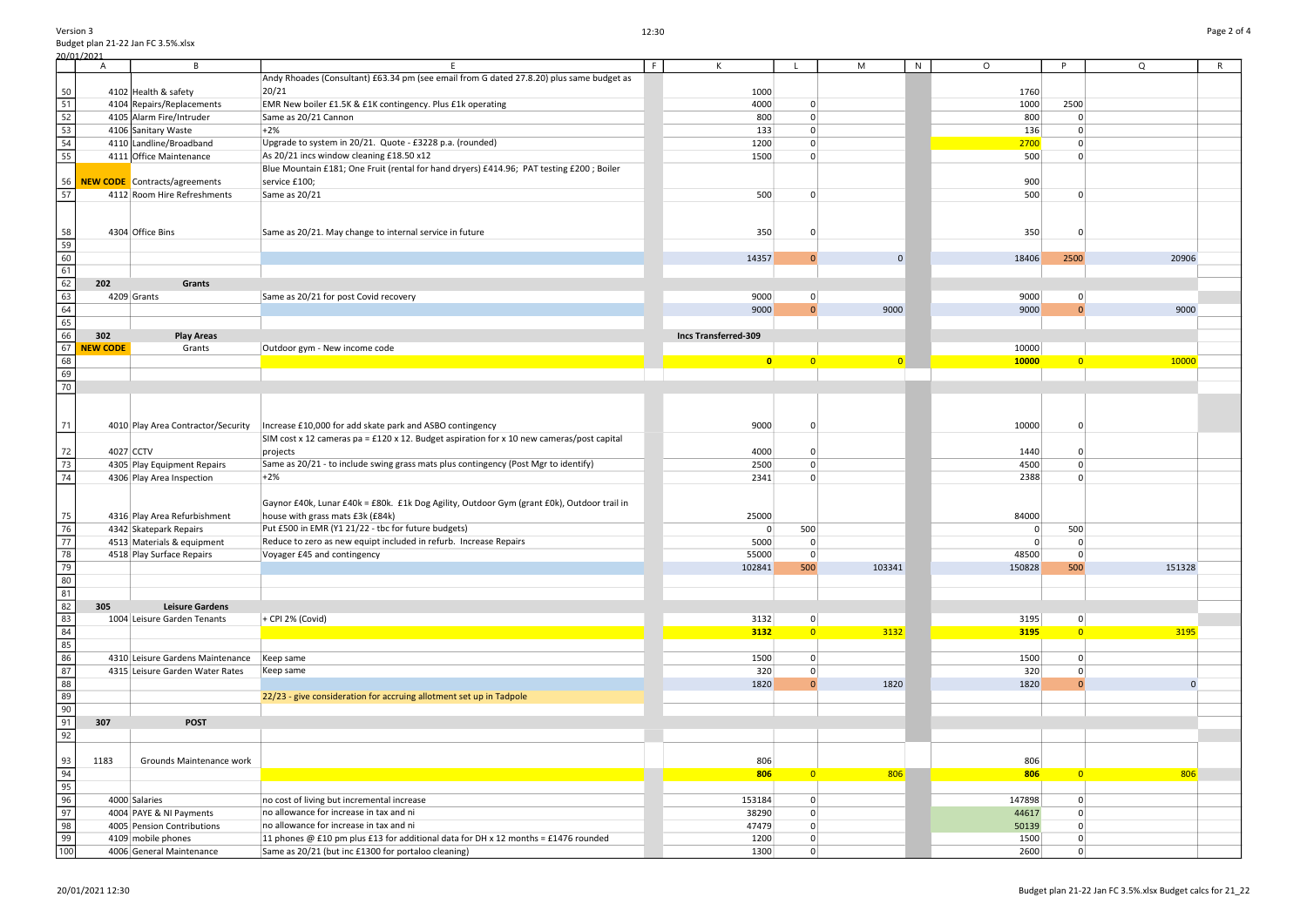144

|           | B                                             |                                                                                                                   | F<br>К      |                | M                        | N | $\circ$     | <b>D</b>       | $\mathsf Q$ | R |
|-----------|-----------------------------------------------|-------------------------------------------------------------------------------------------------------------------|-------------|----------------|--------------------------|---|-------------|----------------|-------------|---|
|           |                                               |                                                                                                                   |             |                |                          |   |             |                |             |   |
|           | 4009 Maintenance Contractors                  | Reduce to £2,500 and put same in 102 for building contractors like plumbing and electrician                       | 8000        |                |                          |   | 2500        | ŋ              |             |   |
|           |                                               |                                                                                                                   |             |                |                          |   |             |                |             |   |
|           | 4020 Staff Training                           | Plenty of contingency as same headcount (£300 x 10) Budget for NEBOSSH £1800 in 22/23                             | 3000        |                | $\Omega$                 |   | 3000        | 0              |             |   |
|           | 4040 Pandemic                                 | Contingency funds (ie Covid)                                                                                      |             |                |                          |   | 2500        | $\mathbf{0}$   |             |   |
|           | Staff licences (from 2022/23)                 | CCTV SIA renewals for 22/23                                                                                       |             | $\overline{0}$ | $\overline{0}$           |   | $\Omega$    | $\Omega$       |             |   |
|           | 4200 Bus Shelters & Repairs                   | Same as 20/21 & CIL income at £191                                                                                | 500         |                | $\overline{0}$           |   | 500         | 0              |             |   |
|           |                                               |                                                                                                                   |             |                |                          |   |             |                |             |   |
|           | 4026 Medical                                  | Same as 20/21 (OH referrals £190 each), Flu Jabs x 10, Innoculation for new starter, medical                      | 1000        |                | - 0                      |   | 1000        | 0              |             |   |
|           | 4301 Arboricultural work                      | Keep same to allow for contingency if Borough pass tree maintenance to us                                         | 10000       |                | - 0                      |   | 10000       | $\Omega$       |             |   |
|           |                                               |                                                                                                                   |             |                |                          |   |             |                |             |   |
|           |                                               | Keep same - Re-planting 11 planters 5 hanging baskets, 2 troughs $\omega$ £30 = £540 x 2 = £1180.                 |             |                |                          |   |             |                |             |   |
|           | 4309 Horticultural work                       | Wildflower creation £1,000. £320 enhancements                                                                     | 2500        |                | $\Omega$                 |   | 2500        | 0              |             |   |
|           | 4308 Notice Boards, Seats & Bins              | Reduce to £500 (1 noticeboard, sleeper bed)                                                                       | 1000        |                | $\Omega$                 |   | 500         | 0              |             |   |
|           |                                               |                                                                                                                   |             |                |                          |   |             |                |             |   |
|           |                                               | Same as 20/21 - £50!                                                                                              | 2050        |                | - 0                      |   | 2000        | O              |             |   |
|           | 4314 Equipment                                |                                                                                                                   |             |                |                          |   | 1000        | O              |             |   |
|           | 4350 Vandalism                                | Reduce to £1,000 as insurance cover                                                                               | 3000        |                |                          |   |             |                |             |   |
| 4506 Fuel |                                               | Reduce to £5,000 in line with current exp                                                                         | 7000        |                |                          |   | 5000        | O              |             |   |
|           |                                               | Same as 20/21. Increased to allow for claims made in 2020. Annual premium notified in Jan 21                      |             |                |                          |   |             |                |             |   |
|           | 4507 Vehicle Insurance                        | (£3024.04 which includes community bus which has its own code see 501)                                            | 4400        |                | $\Omega$                 |   | 4550        | 0              |             |   |
|           | 4508 Road Fund Licence                        | Same as 20/21                                                                                                     | 1150        |                | $\Omega$                 |   | 1150        | $\Omega$       |             |   |
|           |                                               | 4509 (Vehicle) Servicing & Maintenan Keep same - current spend on track                                           | 4740        |                | $\Omega$                 |   | 6000        | $\mathbf{0}$   |             |   |
|           | 4510 Workwear & PPE                           | Keep same to allow for rebranding of items (£1,200 spent with MW this year)                                       | 3000        |                | $\Omega$                 |   | 3000        | $\mathbf{0}$   |             |   |
|           | 4511 Vehicle tracking                         | Same as 20/21                                                                                                     | 650         |                | $\overline{0}$           |   | 650         | $\mathbf{0}$   |             |   |
|           | 4514 Grass Cutting M/C Lease                  | Same as 20/21                                                                                                     | 10000       |                | $\Omega$                 |   | 10000       | $\Omega$       |             |   |
|           | 4515 Grass Cutting M/C Maint                  | Reduce to £5k as Borough workshop potential                                                                       | 7000        |                | $\Omega$                 |   | 5000        | $\Omega$       |             |   |
|           | 4517 Litter & Cleansing                       | Same as 20/21 - increase for litter picking materials                                                             | 4500        |                | - 0                      |   | 5000        | $\Omega$       |             |   |
|           |                                               |                                                                                                                   |             |                |                          |   |             |                |             |   |
|           | 4522 Grounds Maintenance Contract Based 20/21 |                                                                                                                   | 54800       |                | - 0                      |   | 50000       | 0              |             |   |
|           | 4523 Fuel - Grass cutting                     | Reduce to £2k (pro - rata not applied)                                                                            | 3000        |                | $\Omega$                 |   | 2000        | $\Omega$       |             |   |
|           |                                               |                                                                                                                   |             |                |                          |   |             |                |             |   |
|           | 4604 Festive enhancements                     | Reduce to £500 - for replacements and trees at gateways to be sponsored - 5 year living tree                      | 900         |                |                          |   | 500         |                |             |   |
|           |                                               | Seasonal Street Sweeper to include brushes £350 pw (4 months) £5570 & £2500 (non new)                             |             |                |                          |   |             |                |             |   |
|           | 4615 New Machinery                            | Depot for POST Mgr                                                                                                | 5000        |                |                          |   | 8070        |                |             |   |
|           |                                               |                                                                                                                   |             |                |                          |   |             |                |             |   |
|           |                                               |                                                                                                                   | 378643      |                | $\Omega$<br>$\mathbf{0}$ |   | 373174      |                | 373174      |   |
|           |                                               |                                                                                                                   |             |                |                          |   |             |                |             |   |
| 01        | <b>Newsletter</b>                             |                                                                                                                   |             |                |                          |   |             |                |             |   |
|           | 1001 Newsletter Advertising                   | Same as 20/21                                                                                                     | 1250        |                | 0                        |   | 1250        | $\mathbf{0}$   |             |   |
|           |                                               |                                                                                                                   | <b>1250</b> |                | $\overline{0}$<br>1250   |   | <b>1250</b> | $\overline{0}$ | 1250        |   |
|           |                                               |                                                                                                                   |             |                |                          |   |             |                |             |   |
|           | 4400 Newsletter Printing                      | Same as 20/21                                                                                                     | 9690        |                | $\overline{0}$           |   | 9690        | 0              |             |   |
|           | 4403 Newsletter Distribution                  | Same as 20/21                                                                                                     | 2500        |                |                          |   | 2500        | $\Omega$       |             |   |
|           | 4404 Newsletter Artwork                       | Same as 20/21                                                                                                     | 1700        |                | $\Omega$                 |   | 1700        | 0              |             |   |
|           |                                               |                                                                                                                   | 13890       |                | 13890<br>- 0             |   | 13890       | $\Omega$       | 13890       |   |
|           |                                               |                                                                                                                   |             |                |                          |   |             |                |             |   |
| 02        | <b>COMMUNITY ENGAGEMENT</b>                   |                                                                                                                   |             |                |                          |   |             |                |             |   |
|           | Advertising Fees (Rename                      |                                                                                                                   |             |                |                          |   |             |                |             |   |
|           | Community Development &                       |                                                                                                                   |             |                |                          |   |             |                |             |   |
|           | 1005 Grant Income)                            | MacDonalds, Grants for Youth Development, Dementia Café - ambitious Y1 target                                     | 1350        |                | $\Omega$                 |   | 7000        | $\mathbf{0}$   |             |   |
|           |                                               |                                                                                                                   | 1350        |                | $\overline{0}$<br>1350   |   | 7000        | $\overline{0}$ | 7000        |   |
|           |                                               |                                                                                                                   |             |                |                          |   |             |                |             |   |
|           |                                               | Christmas Parcels £1k & Card Competition, Prizes & Printing, Corporate Cards, bus driver                          |             |                |                          |   |             |                |             |   |
|           | 4212 Christmas Activities                     | vouchers                                                                                                          | 2500        |                | - 0                      |   | 1500        | 0              |             |   |
|           | 4320 Youth Engagement                         | Holiday sessions (x3)                                                                                             | 500         |                | $\Omega$                 |   | 1000        | $\Omega$       |             |   |
|           | Web Site (Rename Website &                    |                                                                                                                   |             |                |                          |   |             |                |             |   |
|           | 4401 Social Media)                            | Social media platform costs £300 + £750 website hosting & Maintenance                                             | 5750        |                |                          |   | 1050        | C              |             |   |
|           |                                               |                                                                                                                   |             |                |                          |   |             |                |             |   |
|           |                                               |                                                                                                                   |             |                |                          |   |             |                |             |   |
|           |                                               | Marketing (Rename Marketing Queens celebration for 2023 deposits etc £500, Remembrance £100, Summer £1.5k, Easter |             |                |                          |   |             |                |             |   |
|           | 4402 & Events)                                | £500, Winter £500, Volunteer TQ £750. Duke 100yrs old - no budget allocated                                       | 4500        |                |                          |   | 3600        |                |             |   |
|           |                                               |                                                                                                                   |             |                |                          |   |             |                |             |   |